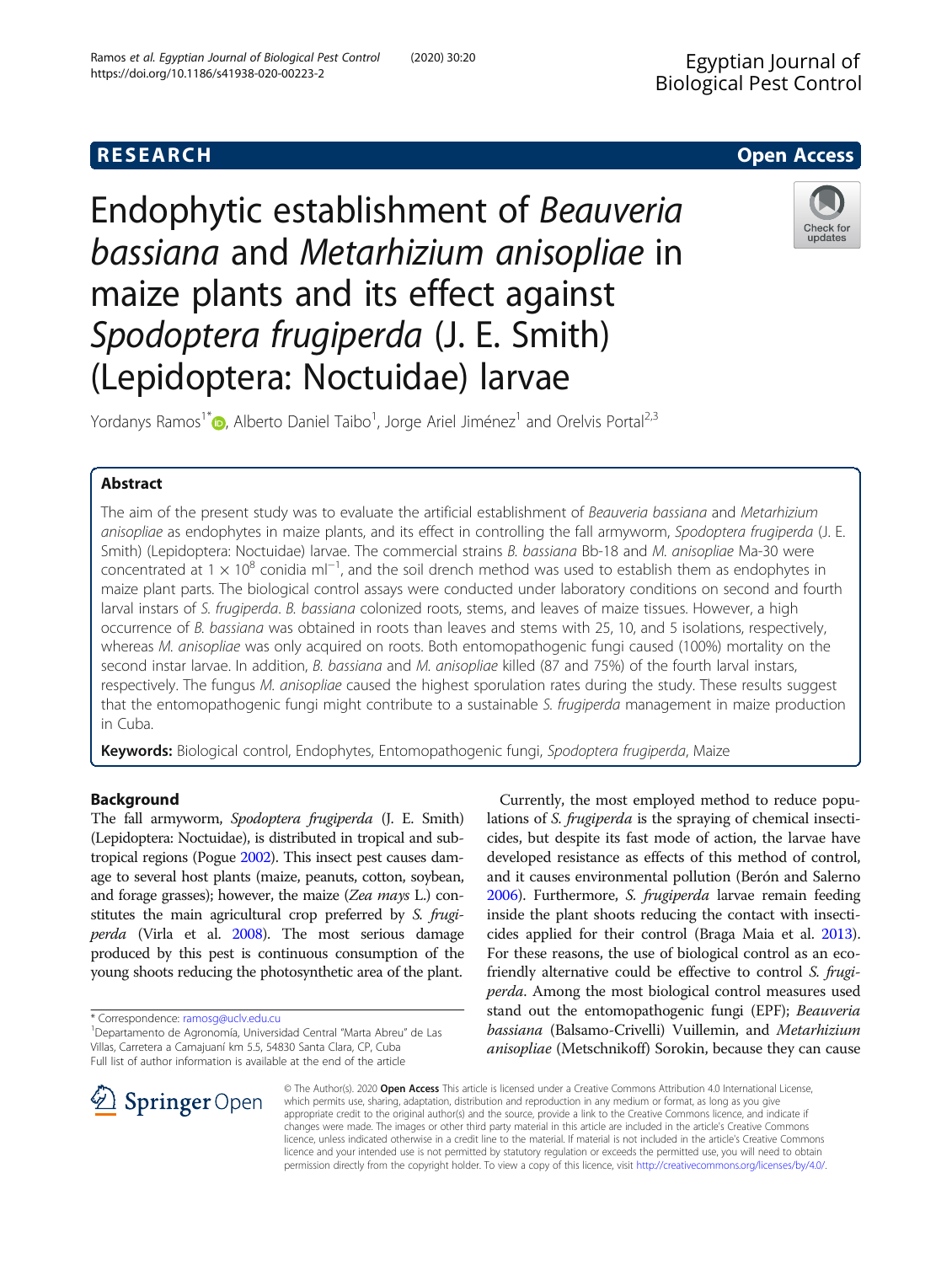infection at all life stages (Hajek and St Leger [1994\)](#page-4-0). These EPF can also act as saprophytes on the organic matter and live as endophytes of several plants (Vega [2008\)](#page-4-0). However, the endophytic colonization by EPF might be more widespread than currently realized and may provide a source of indirect interaction between fungi and insects. Furthermore, studies related to the endophytic colonization of B. bassiana and M. anisopliae in maize in Cuba and its use as biological control on S. frugiperda is already scarce.

The aims of this study were therefore to evaluate the artificial establishment of B. bassiana and M. anisopliae as endophytes in maize plants, and their effect in controlling S. frugiperda larvae.

#### Material and methods

#### Experimental setup and soil treatment

The experiment was carried out at the laboratory of Microbiology belonged to Universidad Central "Marta Abreu" de Las Villas, Santa Clara (22° 24′ 49″ N, 79° 57′ 58″ W), Cuba. Twenty kilograms of an Inceptisol soil (USDA Soil Taxonomy) were collected from an agroecological maize field located in "Encrucijada" municipality (22° 37′ 01″ N, 79° 51′ 58″ W). The soil was autoclaved 3 times at 121 °C for 1 h. The efficacy of the sterilization was evaluated by diluting 1 g of soil in 20 ml sterile distilled water and then by inoculating 100 μl (soil + water solution) on Sabouraud Dextrose Agar (SDA) culture medium without antibiotics. Petri dishes (9 cm diameter) with the soil inoculations were incubated at 25 °C and 75% relative humidity (RH) in the dark. Effectiveness of the soil sterilization was reached when no growth of bacterial or fungal microorganisms were detected.

#### Endophytic colonization of B. bassiana and M. anisopliae on maize plants

The EPF used in the study were the commercial strains B. bassiana Bb-18 and M. anisopliae Ma-30. These fungi were previously isolated from Hypothenemus hampei Ferrari and stored at the EPF collection of the Facultad de Ciencias Agropecuarias, Universidad Central "Marta Abreu" de Las Villas. Sterile soil was deposited into 40 polyethylene bags (500 g capacity), and then 20 bags were inoculated with 10 ml of the commercial strain of B. bassiana Bb-18, and the other 20 bags were inoculated with 10 ml of M. anisopliae Ma-30 at a concentration of  $1 \times 10^8$  conidia ml<sup>-1</sup>. The soil contained into the bags was incubated during 7 days in a climatic chamber (Memmert, Germany) at 25 °C and 75% RH in the dark to propitiate the establishment of the entomopathogenic fungi. Afterwards, maize grains cv 'P 78-45' were sown into the soil contained in the bags at a ratio of 1 grain per bag, and then the bags were placed into a germination chamber (TP, China) at 25 °C, 75% RH, and 16 h of light and 8 h of dark (L16:D8). Once the maize plants

reached the growth stage BBCH 12 (2 leaves unfolded) (Meier [2001](#page-4-0)), roots, stems, and leaves were collected and surface sterilized by dipping for 3 min in 1.5% sodium hypochlorite, 2 min in 70% ethanol, and then rinsed 3 times in sterile distilled water. The efficacy of sterilization was evaluated by inoculating 100 μl of the last rinse water on SDA culture medium.

Damaged plants resulting from the sterilization procedure were discarded to avoid the death of the endophyte tissue (Douglas et al. [2012](#page-4-0)). Afterwards, plants were dried by sterile paper towels and aseptically cut into small pieces (1 cm<sup>2</sup>) in a laminar flow hood. The plant pieces were then inoculated on SDA culture medium contained in Petri dishes (9 cm diameter) with addition of chloramphenicol (250 mg/l w/v). The Petri dishes with the plant pieces were incubated before. A single spore of each EPF was harvested and re-inoculated on SDA culture medium to obtain colonies without contamination. For each EPF studied, 4 replications were done.

#### Insects assay

Both EPF strains, B. bassiana Bb-18 and M. anisopliae Ma-30, were supplied by the Plant Health Center from Villa Clara province. Conidia of each fungal strain were adjusted to a final concentration of  $1 \times 10^8$  conidia ml<sup>-1</sup> through a Neubauer hemocytometer chamber (Brand, Germany). The EPF were diluted in distilled water. Additionally, distilled water was used as the control treatment. To evaluate the effect of each fungal formulation against S. frugiperda, a pedigree of this insect was obtained under laboratory conditions (Chacón-Castro et al. [2009](#page-4-0)). Twenty larvae from the second instar of S. frugiperda and 20 from the fourth instar were dipped for 1 min into 15 ml of a conidial suspension of B. bassiana Bb-18 and M. anisopliae Ma-30, as well as 15 ml of distilled water (control treatment). After 10 min of treatments exposure, each larva was placed individually in a sterile Petri dish (15 cm diameter) with a portion of leaves and stem of maize plants (growth stage BBCH 12) for feeding. Petri dishes with S. frugiperda were incubated at 25 °C, 90% RH, and L16:D8 photoperiod. Larvae were checked every day for mortality and production of mycosis. The experiment was repeated 4 times, and for each treatment 4 replications were used.

#### Data analysis

Data on frequencies of occurrence of endophytic B. bassiana and M. anisopliae in maize plant parts were analyzed by chi-square test. Chi-square statistics were calculated through a frequency table, and  $p$  values were corrected using Cramer's V. Analysis of variance (ANOVA) was applied to compare the mortality and sporulation induced by *B. bassiana* and *M. anisopliae* on S. frugiperda larvae. Means were separated using the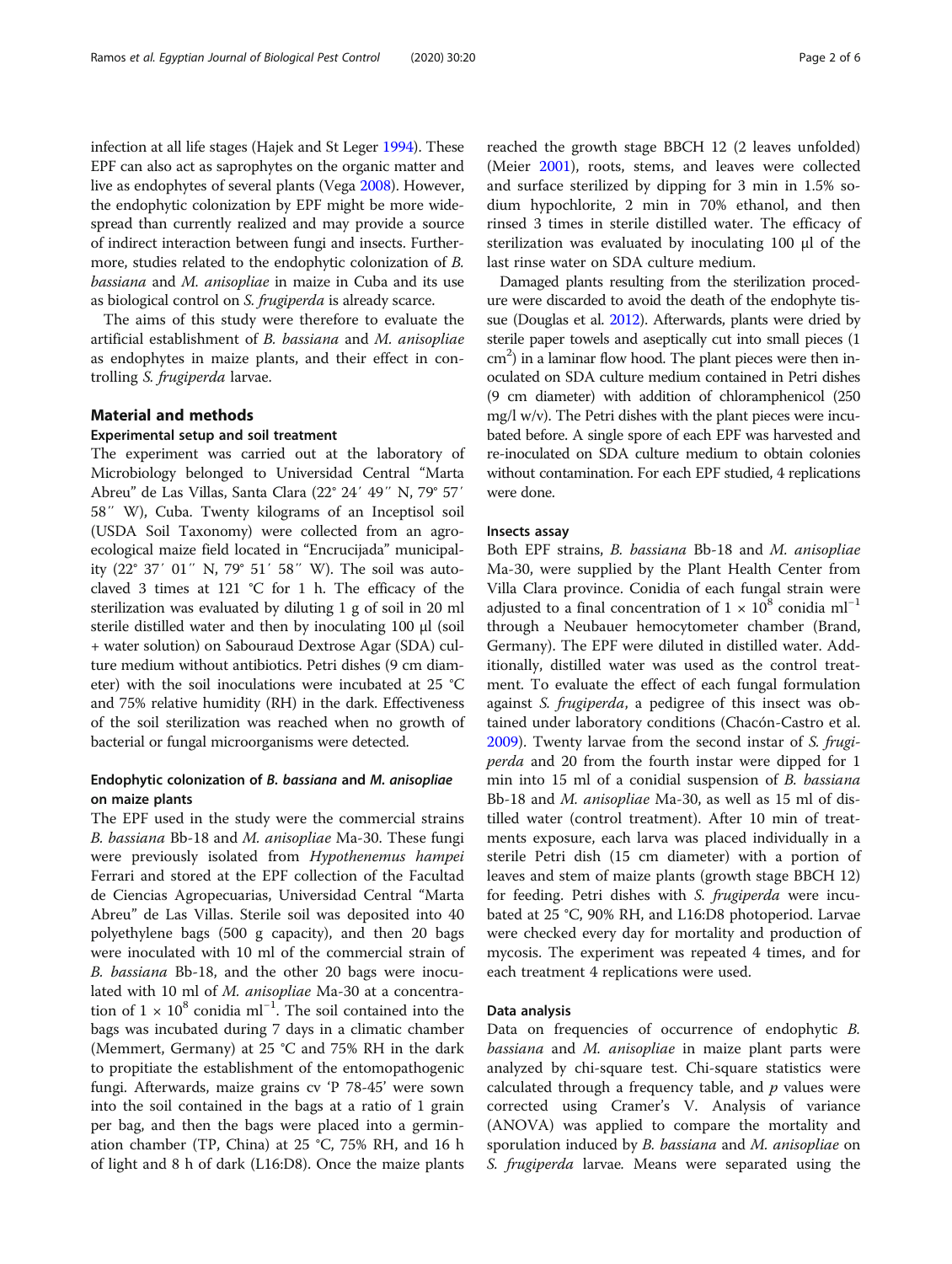| Plant<br>tissue | Beauveria bassiana |                            | Metarhizium anisopliae |                            |
|-----------------|--------------------|----------------------------|------------------------|----------------------------|
|                 | Mean $\pm$ SE      | Fungal<br>colonization (%) | Mean $\pm$ SE          | Fungal<br>colonization (%) |
| Roots           | $25 \pm 0.25a$     | 62.5                       | $32 \pm 0.29$          | 73.5                       |
| Stems           | $5 \pm 0.65c$      | 12.5                       | $0 \pm 0.00$           |                            |
| Leaves          | $10 + 0.29b$       | 25.0                       | $0 \pm 0.00$           |                            |

<span id="page-2-0"></span>Table 1 Endophytic colonization of Beauveria bassiana and Metarhizium anisopliae in maize plant tissues

Means followed by different lowercase letters in the same column differ statically by the chi-square test ( $p \le 0.05$ ) SE standard error

Tukey DHS test. Chi-square, ANOVA, and LSD tests were run using STATGRAPHICS Plus 5.1 (Manugistics Inc.) with significance level of 0.05.

#### Results and discussion

#### Endophytic colonization of B. bassiana and M. anisopliae on maize plant tissues

The EPF, B. bassiana and M. anisopliae, resulted positive for endophytic colonization of maize plant tissues. B. bassiana colonized roots, stems, and leaves of maize plants. However, a high occurrence ( $\chi^2$  = 5.06, df = 2, p = 0.0014) of this fungus was obtained in roots than leaves and stems with  $25 \pm 0.25$ ,  $10 \pm 0.29$ , and  $5 \pm 0.65$  isolations, respectively (Table 1). These results revealed that the B. bassiana colonization (62.5%) occurred on the maize roots showing differences ( $\chi^2$  = 2.25, df = 1, p = 0.0001) with the 12.5% of stems colonized by this fungus (Table 1). M. anisopliae was greater ( $\chi^2$  = 42.67, df = 2, p = 0.0001) acquired from roots,  $32 \pm 0.29$  isolations, than from leaves and stems, where no fungal colonization was detected (Table 1).

The obtained results showed that B. bassiana was endophyticaly established on roots, stems, and leaves of maize plants. These findings are in accordance with the

results obtained by Mahmood et al. ([2019](#page-4-0)), who revealed that all inoculated maize plants in their experiment contained endophytic B. bassiana. In addition, the highest colonization levels were (61%) in the oldest inoculated leaves and (19%) in the youngest non-inoculated leaves indicating the movement of the endophyte inside plants. It has been shown that after a foliar spray of B. bassiana on maize plants the hyphae can penetrate inside the xylem and act as entophyte in leaves tissues (Wagner and Lewis [2000\)](#page-5-0). However, the present study showed that M. anisopliae was only detected on roots. Besides, Pilz et al. [\(2011\)](#page-4-0) demonstrated that M. anisopliae spores applied on maize leaves were able to survive for no longer than 3 days after application, whereas on the soil surface a high increase of fungus densities were found after treatments. Other studies have been demonstrated that M. anisopliae was commonly associated with plant roots (Keyser et al. [2015](#page-4-0)). Other experiments revealed that B. bassiana reached a higher colonization on leaves than roots of Sorghum bicolor (L.) Moench when the grains were treated by a formulation of this fungus (Tefera and Vidal [2009\)](#page-4-0). This result suggested that the endophytic colonization of *B. bassiana* can vary with the

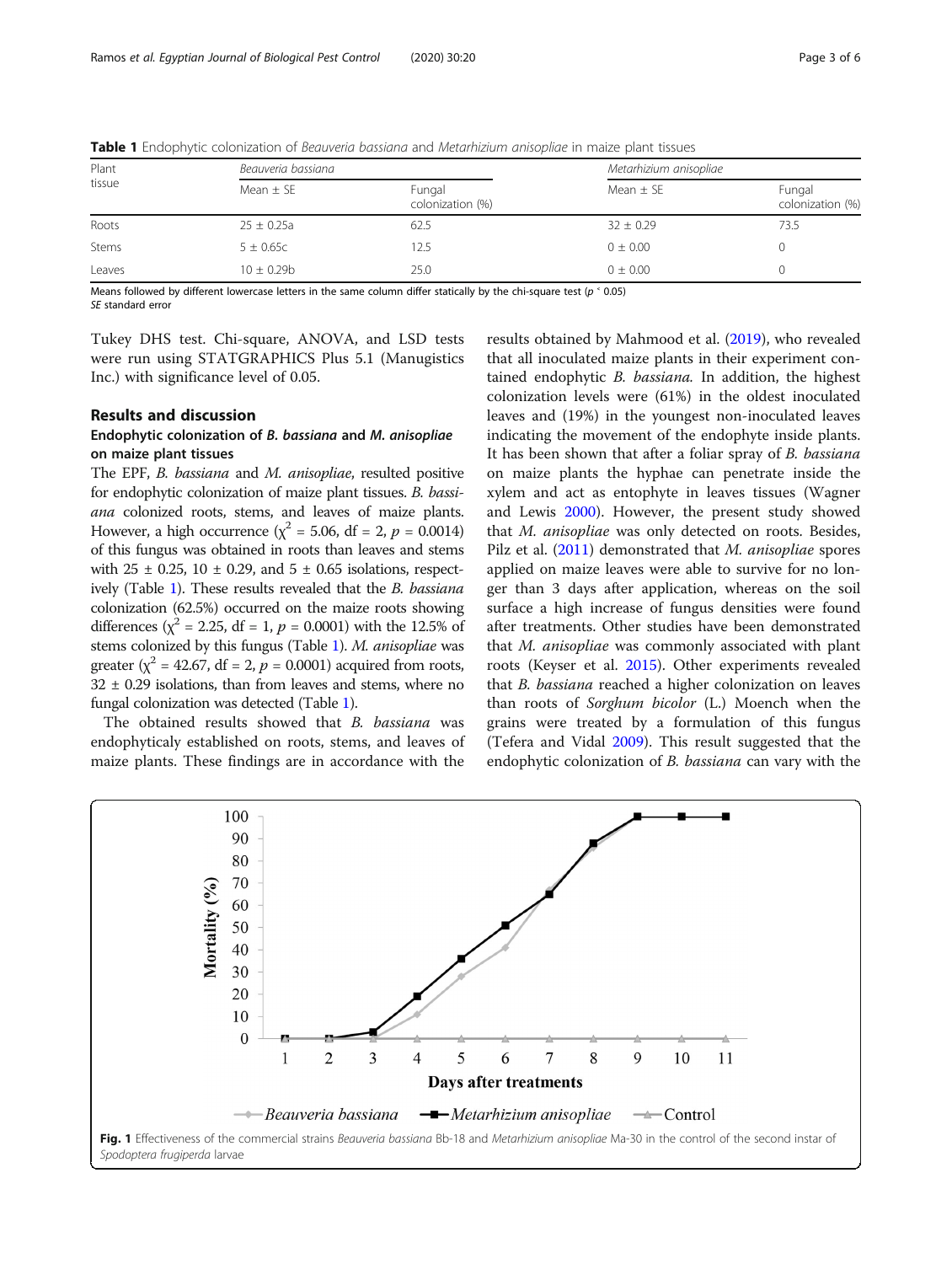

host plant part and the method used. Renuka et al. ([2016](#page-4-0)) observed that stems of Z. mays were also colonized by B. bassiana; however, the availability and persistence on the plant tissues varied according to their age (high persistence in young tissues).

Despite several authors have demonstrated that B. bassiana as endophyte of maize, others have been revealed that after the inoculation of this EPF on maize seeds, no colonization of plant tissues was obtained (Tall and Meyling [2017](#page-4-0)).

#### Effect of B. bassiana and M. anisopliae on S. frugiperda

The survivorship experiments showed that B. bassiana started to kill larvae from the second instar of S. frugiperda on the fourth day after treatment, reaching 11% mortality rate. After that, mortality increased by this fungus reaching 100% mortality rate on ninth day after treatment. Meanwhile, *M. anisopliae* started its mortality on the third day after treatment with 19% larval mortality (Fig. [1](#page-2-0)).

At the fourth instar, the EPF M. anisopliae and B. bassiana started their mortality at third and fourth days after treatments, respectively. The mortality caused by B. bassiana was increased, reaching up to 87% on 11th day after the application. However, the fungus could not kill

100% of the larvae. On the other hand, M. anisopliae caused a maximum of 75% mortality rate (Fig. 2). The control treatment did not have any effect on second and fourth instars of S. frugiperda larvae.

No differences were detected ( $p \n\textdegree$  0.05) on the mortality rates of S. frugiperda larvae treated with B. bassiana  $(19.45 \pm 0.23)$  and *M. anisopliae*  $(19.36 \pm 0.28)$ . However, the sporulation level obtained with M. anisopliae  $(9.1 \pm 0.20)$  was significantly higher than that obtained of *B. bassiana* (5.9  $\pm$  0.19) (Table 2).

The results are in contrast with the findings obtained by Akutse et al. ([2019](#page-4-0)), who demonstrated that B. bassiana ICIPE 676 caused moderate mortality of 30% to the second instar larvae of S. frugiperda, whereas M. anisopliae ICIPE 78, ICIPE 40, and ICIPE 20 caused egg mortality of 87, 83, and 79.5%, respectively. This denotes that the virulence of these EPF may vary according to the strain origin.

Studies conducted to compare the sporulation level of B. bassiana and M. anisopliae demonstrated that the effectiveness of 3 B. bassiana strains was greater than the effect caused by M. anisopliae, when these EPF were applied on Spodoptera litura F. Furthermore, B. bassiana caused the best candidate related to virulence and germination rates, whereas the highest enzymatic activity

Table 2 Mortality and sporulation caused by Beauveria bassiana and Metarhizium anisopliae on Spodoptera frugiperda

| Entomopathogenic       | Mortality         |                   | Sporulation      |                    |
|------------------------|-------------------|-------------------|------------------|--------------------|
| fungi                  | Mean $\pm$ SE     | Percentage<br>(%) | Mean $\pm$ SE    | Percentage<br>(% ) |
| Beauveria bassiana     | $19.45 \pm 0.23a$ | 95.20             | $5.9 \pm 0.19$ b | 31.00              |
| Metarhizium anisopliae | $19.36 \pm 0.28a$ | 95.00             | $9.1 + 0.20a$    | 45.00              |

Means followed by different lowercase letters in the same column differ statically by the Tukey DHS test ( $p \le 0.05$ )

SE standard error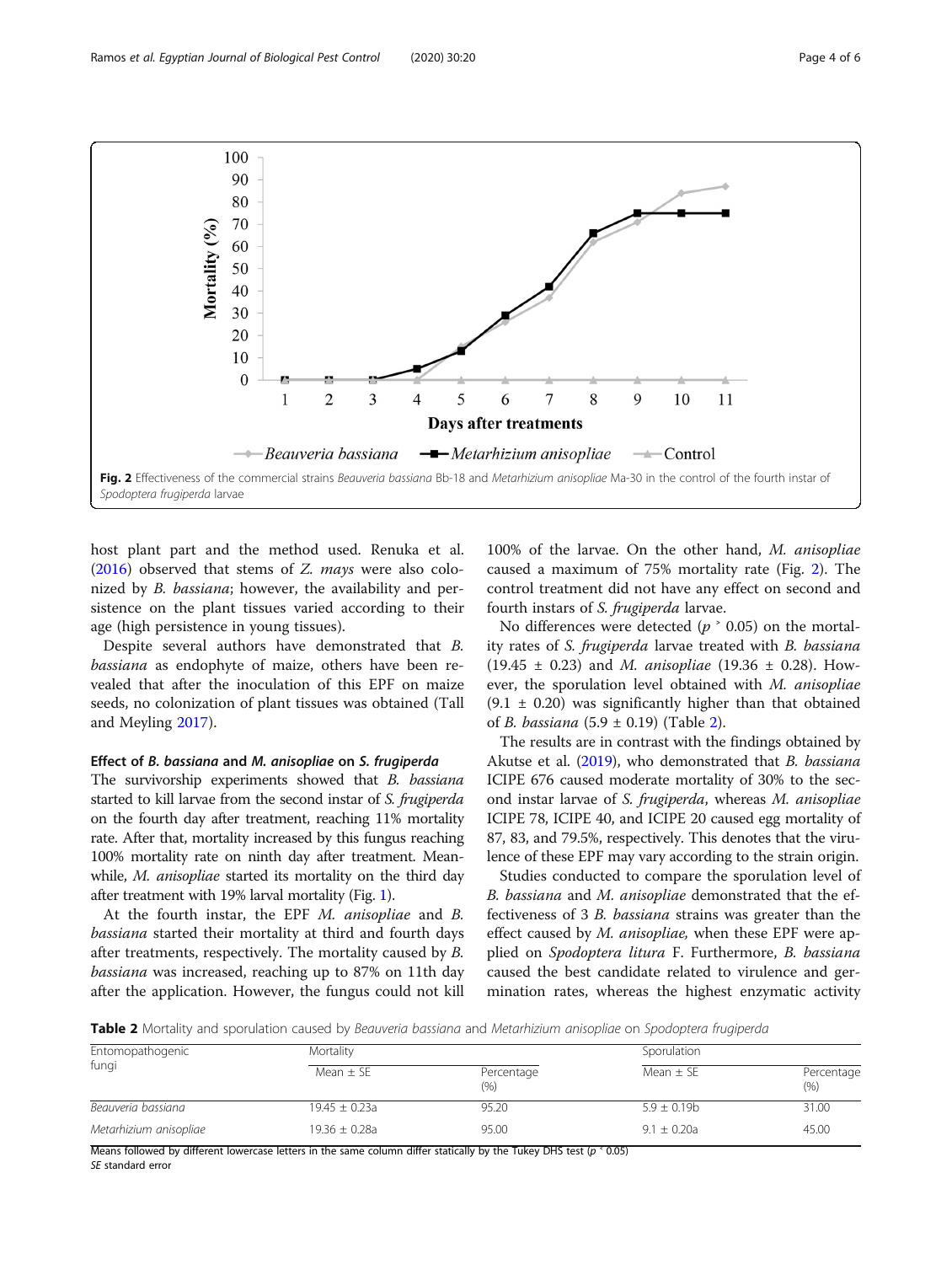<span id="page-4-0"></span>was resulted by the use of M. anisopliae (Petlamul and Prasertsan 2015).

Generally, several studies have been conducted to evaluate the effect of B. bassiana against lepidopteran species, but the effect of M. anisopliae on S. frugiperda larvae has been less reported and the present research constitute an advance in this regard.

Although there were no differences between the mortality produced by B. bassiana and M. anisopliae on S. frugiperda larvae, the sporulation rate was higher in the case of M. anisopliae than in B. bassiana. The EPF M. anisopliae had the ability to reach a 52.8% of sporulation on cadavers of S. frugiperda at 3 days after the mortality (Ibarra-Aparicio et al. 2005).

This result is important because the sporulation of the EPF from its host means the formation of a new source of inoculum for the infection of new populations of insect pests. Therefore, the fungus that shows the highest percentage of sporulation is more likely to be disseminated by biotic and abiotic agents.

#### Conclusion

The present study indicated that B. bassiana and M. anisopliae occurred as endophytes in maize plant parts, mainly in root tissues. Further, it highlights the importance of these EPF as potential biological control agents of S. frugiperda in maize fields in Cuba. These results suggest that the EPF studies could contribute to sustainable pest management of maize production.

#### Abbreviations

BBCH: Phonological development stages of plants from Biologische Bundesanstalt Bundessortenamt und CHemische Industrie; df: Degrees of freedom; DHS: Honestly significant difference; EPF: Entomopathogenic fungi; L16:D8: 16 h of light and 8 h of dark; LSD: Least significant difference; p: p value; RH: Relative humidity; SDA: Sabouraud Dextrose Agar; SE: Standard error; χ<sup>2</sup>: Chi square

#### Acknowledgements

We thank Universidad Central "Marta Abreu" de Las Villas for supplying the commercial strains B. bassiana Bb-18 and M. anisopliaeMa-30.

#### Authors' contributions

YR and OP conceived and designed the experiment. YR, AT, and JJ executed the experiment. YR and OP analyzed the data. YR, OP, AT, and JJ wrote and reviewed the manuscript. All authors read and approved the final manuscript.

#### Funding

Not applicable

#### Availability of data and materials

The datasets used and/or analyzed during the current study are available from the corresponding author on reasonable request.

#### Ethics approval and consent to participate

This manuscript is in accordance with the guide for authors available on the journal's website. Also, this work has not been published previously and is approved by all authors and host authorities

#### Consent for publication

All authors approve to publication.

#### Competing interests

The authors declare that they have no competing interests.

#### Author details

1 Departamento de Agronomía, Universidad Central "Marta Abreu" de Las Villas, Carretera a Camajuaní km 5.5, 54830 Santa Clara, CP, Cuba. 2 Departamento de Biología, Universidad Central "Marta Abreu" de Las Villas, Carretera a Camajuaní km 5.5, 54830 Santa Clara, CP, Cuba. <sup>3</sup>Centro de Investigaciones Agropecuarias, Universidad Central "Marta Abreu" de Las Villas, Carretera a Camajuaní km 5.5, 54830 Santa Clara, CP, Cuba.

## Received: 4 December 2019 Accepted: 19 February 2020

#### References

- Akutse KS, Kimemia JW, Ekesi S, Khamis FM, Ombura OL, Subramanian S (2019) Ovicidal effects of entomopathogenic fungal isolates on the invasive fall armyworm Spodoptera frugiperda (Lepidoptera: Noctuidae). J Appl Entomol. <https://doi.org/10.1111/jen.12634>
- Berón C, Salerno G (2006) Characterization of Bacillus thuringiensis isolates from Argentina that are potentially useful in insect pest control. BioControl 51: 779–794
- Braga Maia J, Andrade G, Lopes R, Lasmar O, Santos M (2013) Effects of insecticides used in corn on immature stages of Trichogramma atopovirilia (Hymenoptera: Trichogrammatidae). Rev Colomb Entomol 39:205–210
- Chacón-Castro Y, Garita-Rojas C, Vaglio-Cedeño C, Villalba-Veásquez V (2009) Desarrollo de una metodología de crianza en laboratorio del gusano cogollero del maíz Spodoptera frugiperda (Smith) (Lepidoptera: Noctuidae) como posible hospedante de insectos biocontroladores de interés agrícola. Tecnología en Marcha 22:28–37
- Douglas G, Enkerly J, Goettel M (2012) Laboratory techniques used for entomopathogenic fungi: Hypocreales. In: Lacey LA (ed) Manual of Techniques in Invertebrate Pathology, 2nd edn. Academic Press, San Diego, pp 189–253
- Hajek A, St Leger R (1994) Interactions between fungal pathogens and insect hosts. Annu Rev Entomol 39:293–322
- Ibarra-Aparicio G, Moya-Raygoza G, Berlanga-Padilla A (2005) Efecto de Beauveria bassiana y Metarhizium ansopliae sobre la chicharrita del maíz (Dalbulus maydis) (Delong y Wolcott, 1923) (Hemiptera: Cicadellidae). Folia Entomol Mex 44:1–6
- Keyser C, De Fine Licht H, Steinwender B, Meyling N (2015) Diversity within the entomopathogenic fungal species Metarhizium flavoviride associated with agricultural crops in Denmark. BMC Microbiol 15:249
- Mahmood Z, Steenberg T, Mahmood K, Labouriau R, Kristersen M (2019) Endophytic Beauveria bassiana in maize effects survival and fecundity of the aphid Sitobion avenae. Biol Control. [https://doi.org/10.1016/j.biocontrol.2019.](https://doi.org/10.1016/j.biocontrol.2019.104017) [104017](https://doi.org/10.1016/j.biocontrol.2019.104017)
- Meier U (2001) Growth stages of mono-and dicotyledonous plants. BBCH Monograph. Ed. 2. Federal Biological Research Centre for Agriculture and Forestry, Germany, p 158

Petlamul W, Prasertsan P (2015) Evaluation of strains of Metarhizium anisopliae and Beauveria bassiana against Spodoptera litura on the basis of their virulence, germination rate, conidia production, radial growth and enzyme activity. Mycobiology 40:111–116

- Pilz C, Enkerli J, Wegensteiner R, Keller S (2011) Establishment and persistence of the entomopathogenic fungus Metarhizium anisopliae in maize fields. J Appl Entomol 135:393–403
- Poque M (2002) A world revision of the genus Spodoptera Gueneé (Lepidoptera: Noctuidae). Memoirs Am Entomol Soc 43:1–201
- Renuka S, Ramanujam B, Poornesha B (2016) Endophytic ability of different isolates of entomopathogenic fungi Beauveria bassiana (Balsamo) Vuillemin in stem and leaf tissues of maize (Zea mays L.). Indian J Microbiol 56:126–133
- Tall S, Meyling N (2017) Probiotics for plants? Growth promotion by the entomopathogenic fungus Beauveria bassiana depends on nutrient availability. Microb Ecol 76:1002–1008
- Tefera T, Vidal S (2009) Effect of inoculation method and plant growth medium on endophytic colonization of sorghum by the entomopathogenic fungus Beauveria bassiana. Bio Control 54:663–669
- Vega F (2008) Insect pathology and fungal endophytes. J Invertebr Pathol 90: 277–279